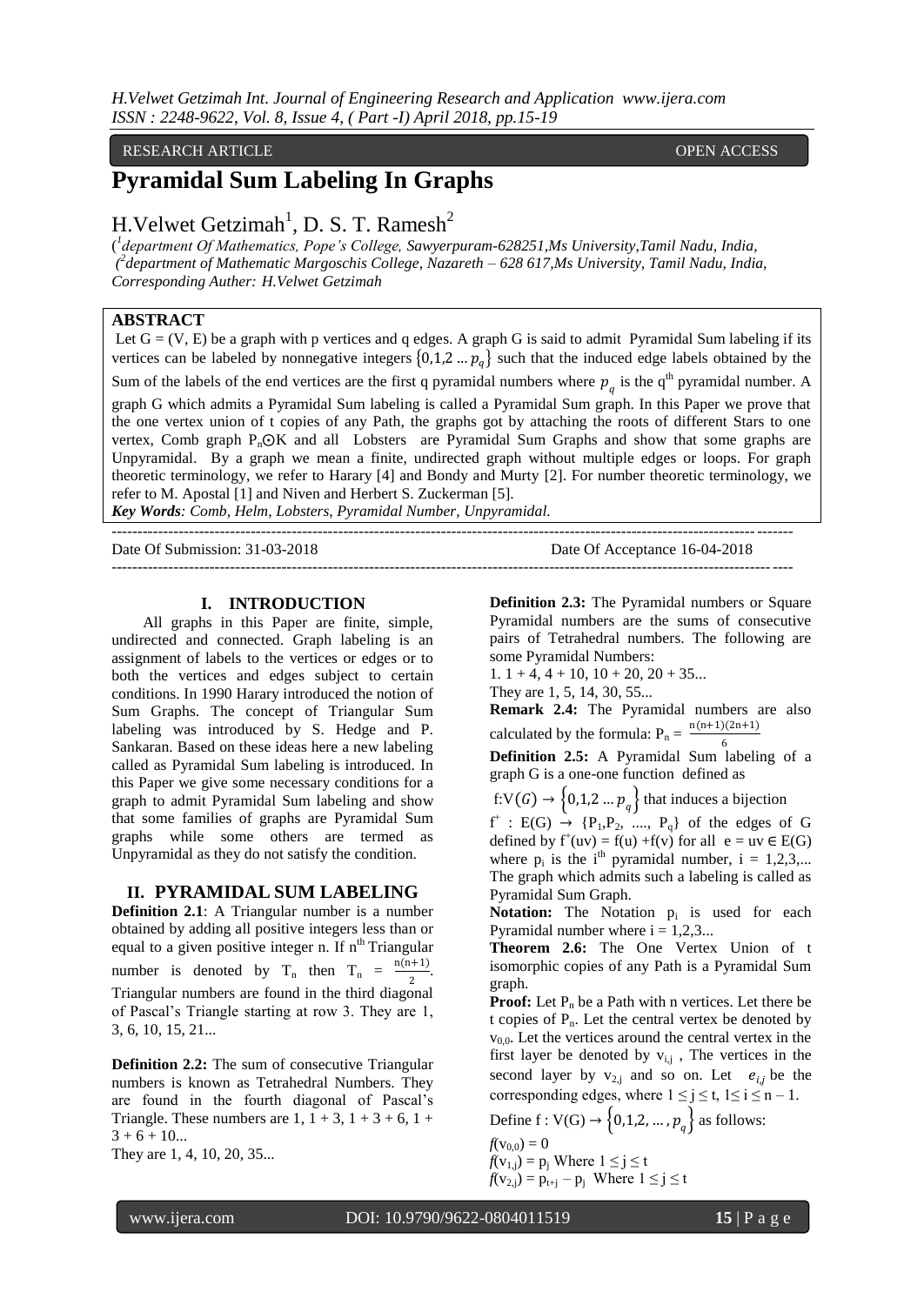*H.Velwet Getzimah Int. Journal of Engineering Research and Application www.ijera.com ISSN : 2248-9622, Vol. 8, Issue 4, ( Part -I) April 2018, pp.15-19*

 $f(v_{3,j}) = p_{2t+j} - p_{t+j}$  Where  $1 \le j \le t$ . In general,  $f(v_{i,j}) = p_{(i-1)t+j} - p_{(i-2)t+j} + p_{(i-3)t+j} + ... + (-1)^{k-1} p_{(i-k)t+j}$ , where  $1 \le i \le n - 1$ ,  $1 \le k \le i$  and for each fixed i, j varies from 1 to t.



The Graph  $P_4^7$  is the union of 7 copies of the Path P<sub>4</sub>. Here  $n = 4$ ,  $t = 7$ ,  $j = 1,2,3...7$ . Since there are 7 copies of  $P_4$ , the number of edges in  $P_4^7 = 3x7 = 21$  and the edge labels defined by the sum of the labels of the end vertices are the first 21 Pyramidal numbers.

**Theorem: 2.7:** Every Comb Graph  $P_n \odot K_1$  is a Pyramidal Sum Graph.

**Proof:** Let  $G = P_n \odot K_1$  be a Comb Graph with 2n vertices and  $(2n-1)$  edges.

Let  $u_i$ ,  $i = 1$  to n be the vertices of the Path  $P_n$  and  $v_{j}$ ,  $j=1$  to n be the end vertices. Let  $e_{i}$ ,  $i=1$  to  $2n-1$ be the edges.

Define f: V(G) 
$$
\rightarrow
$$
 {0,1,2, ...,  $p_q$ } as follows:  
\n
$$
f(u_i) = \left[\frac{i^3}{6}\right] \text{ for } 1 \le i \le 5 \text{ and}
$$
\n
$$
\left[\frac{i^3}{6}\right] - 1 \text{ for } 6 \le i \le n.
$$
\n
$$
f(v_1) = p_n
$$

 $f(v_j) = P_{n+i} - f(u_{i+1})$ , for  $2 \le j \le n$ ,  $1 \le i \le n$ . The following is an example:



#### **Pyramidal Sum Labeling Of**  $P_{10}$  $\odot$  **K<sub>1</sub>**

**Theorem 2.8:** All Lobsters admit Pyramidal Sum Labeling.

**Proof**: Let  $G = (V, E)$  be a Lobster with p vertices and q edges. A Lobster is a Tree with the property that the removal of the end points leaves a Caterpillar. Let the different Stars in a Lobster be denoted by  $K_{1, K_1}, K_{1, K_2}, K_{1, K_3}, \ldots, K_{1, K_m}$ . Let the Path in a Lobster be denoted by  $P_n$  where n is the number of vertices in the Path. Let the vertices of the Path be denoted by  $v_1$ ,  $v_2$ ,  $v_3$ , ...., $v_n$ . Let  $v_{i,j}$  denote the pendant vertices of each star where  $i = 1, 2, \dots, m$  and  $j_i = 1, 2, 3 \dots k_i$ ,

Define 
$$
f: V(G) \rightarrow \{0,1,2,..., p_q\}
$$
 as follows:  
\n
$$
f(v_i) = \left[\frac{i^3}{6}\right], 1 \le i \le 5
$$
\n
$$
\left[\frac{i^3}{6}\right] - 1, 6 \le i \le n
$$

Define  $f(v_{i,j_i}) = p_{n+K_1+K_2+\dots+K_{l-1}+j_i-1}$  – Label of root vertices, where  $i = 1, 2, 3...$  n.

Such a labeling makes all the edges get distinct Pyramidal numbers.

**Example:**



**Pyramidal Sum Labeling Of Lobster**

**Theorem 2.9:** The Graph which is constructed by attaching the roots of different Stars to one vertex is a Pyramidal Sum graph.

**Proof:** Let  $K_{1, n_1}, K_{1, n_2}, K_{1, n_3}, \ldots, K_{1, n_t}$  be t Stars that are attached by their central vertices to one vertex v. Label the vertex v as 0. Then label the central vertices of the Stars as  $p_1$ ,  $p_2$ ...  $p_t$ respectively.

The end vertices of the first Star are labeled as  $p_{t+1} - p_1, p_{t+2} - p_1, \dots, p_{t+n_1} - p_1,$ 

The end vertices of the second Star are labeled as,

 $p_{t+n_1+1} - p_2, \quad p_{t+n_1+2} - p_2, \dots, \quad p_{t+n_1+n_2} - p_2.$ .Proceeding like this,

The end vertices of the last Star are labeled as,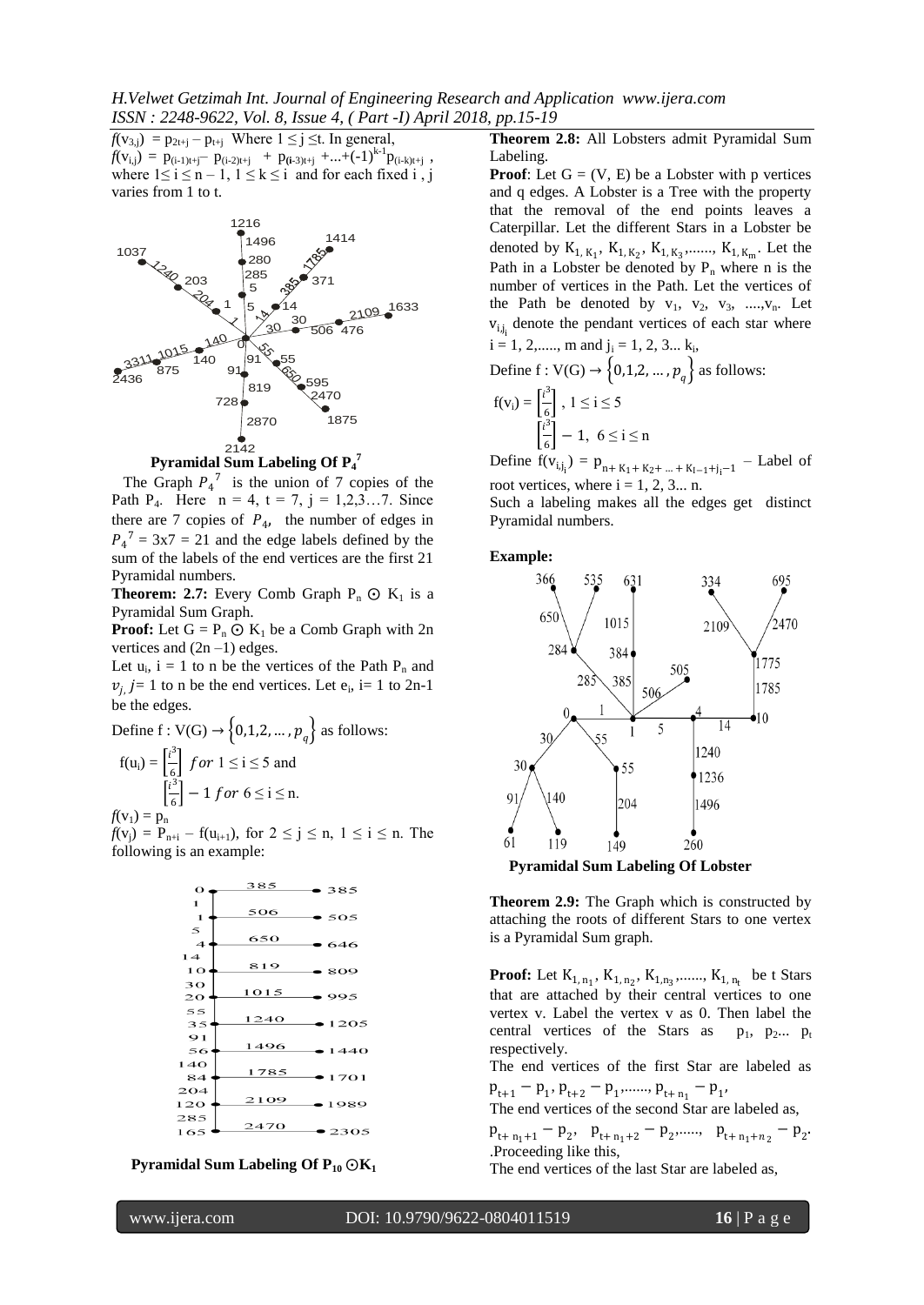$p_{t+n_1+n_2+\cdots+n_{t-1}+1}$  -  $p_t, p_{t+n_1+n_2+\cdots+n_{t-1}+2}$  -

$$
p_{t},\ldots p_{t+n_1+n_2+\cdots+n_{t-1}+n_t}-p_t
$$

Now the edge labels got by the sum of the labels of the end vertices are the distinct Pyramidal numbers.

**Example:** Consider the following graph constructed by attaching the roots of 4 Stars to one vertex v.



**Of 4 Stars Attached To One Vertex V**

### **III. UNPYRAMIDAL GRAPHS**

**Definition 3.1:** The Graphs which do not admit Pyramidal Sum labeling are termed as Unpyramidal Graphs.

**Remark 3.2:** There does not exist consecutive integers which are Pyramidal numbers.

**Remark 3.3:** The difference between two consecutive Pyramidal numbers is a perfect square and the difference between any two Pyramidal numbers is atleast 4.

The following are some necessary conditions in any Pyramidal Sum Graph.

**Result 3.4:** In a Pyramidal Sum Graph the vertices with labels 0 and 1 are adjacent.

**Proof:** To get the edge label  $p_1 = 1$  it is a must for the vertices with labels 0 and 1 to be adjacent. There is no other possibility. Hence in every Pyramidal Sum graph the vertices with labels 0 and 1 are adjacent.

**Result 3.5:** In a Pyramidal Sum Graph G, 0 and 1 cannot be the label of vertices of the same triangle contained in G.

**Proof:** Let x, y and z be the vertices of a triangle. If the vertices x and y are labeled with 0 and 1 and

z is labeled with some m  $\in \{0,1,2,\dots,p_q\}$  where m Therefore,  $p_z$ 

 $\neq 0$ , m  $\neq 1$ . Then such a vertex labeling will give rise to the edge labels 1 , m+1 and m . In order to admit a Pyamidal Sum labeling m and m+1 must be Pyramidal numbers. But this is not possible as there does not exist consecutive integers which are Pyramidal numbers by Remark 3.2. Hence the result is proved.

**Result 3.6:** In a Pyramidal Sum graph 1 and 4 cannot be the labels of the vertices of the same Triangle contained in G.

Proof: Let x,y,z be the vertices of the triangle. Let the vertices  $x$  and  $y$  be labeled with 1 and 4 and  $Z$ be labeled with some  $m \in \{0, 1, 2, ..., p_q\}$  where m  $\neq 1$ , m  $\neq 4$ . Such a vertex labeling will give rise to the edge labels  $5, m+1, m+4$ . In order to admit a Pyramidal Sum labeling m+1 and m+4 must be Pyramidal numbers. For any m, if  $m + 1$  is a Pyramidal number, definitely  $m + 4$  does not yield a Pyramidal number since it is not possible to get 3 as the difference between any two pyramidal numbers. Hence the result is proved.

**Result 3.7:** If a Graph G contains a cycle of length 3 then G is an Unpyramidal Graph.

**Proof** :. If G admits a Pyramidal Sum labeling, suppose two vertices of  $C_3$  are labeled with labels 0 and 1 respectively then there is a Triangle having two of the vertices labeled with 0 and 1 which contradicts Result 3.5. Thus G does not admit a Pyramidal Sum labeling. If  $C_3$  does not receive the labels 0 and 1, as the sum of any two Pyramidal numbers is not a Pyramidal number it is not possible.

**Result 3.8:** The Sum of any two Pyramidal numbers is not a Pyramidal number.

**Proof:** Suppose the result is not true. Then let  $p_x$ and  $p_v$  be two Pyramidal numbers such that their sum  $p_z$  is also a Pyramidal number. Therefore we have,

$$
p_x + p_y = p_z
$$
........(1)  
By Remark 3.3  

$$
p_2 - p_1 = 2^2
$$

 $p_2-p_1 =$  $p_3-p_2 = 3^2$ 

..........................

 $p_n - p_{n-1} = n^2$ 

Hence the Pyramidal number  $p_x$  can be written as  $p_x - p_{x-1} = x^2$ 

Similarly for  $p_y$  and  $p_z$  we have

$$
p_y - p_{y-1} = y^2
$$
,  $p_z - p_{z-1} = z^2$ 

Adding all we get ,

$$
p_x + p_y + p_z - (p_{x-1} + p_{y-1} + p_{z-1})
$$
  
=  $x^2+y^2+z^2$ .....(2)

From (1) we have ,  $p_{x-1} + p_{y-1} = p_{z-1}$ ..........(3) Applying (1) and (3) in (2) we get

Applying (1) and (3) in (2) w  
\n
$$
2p_z - 2p_{z-1} = x^2 + y^2 + z^2
$$

Therefore,  $p_z - p_{z-1} = \frac{x^2 + y^2 + z^2}{2}$  $\frac{y+2}{2}$  which is not a perfect square for any positive integers x,y,z where  $x \# 0$ ,  $y \# 0$ ,  $z \# 0$  and  $x$ ,  $y$ ,  $z \ge 2$ .

But the difference between any two Pyramidal numbers is a perfect square . Hence this is a contradiction. Therefore the result follows.

**Remark 3.9:** All Cycles are Unpyramidal Graphs because of Result 3.8. But Tte Cycle  $C_5$  alone can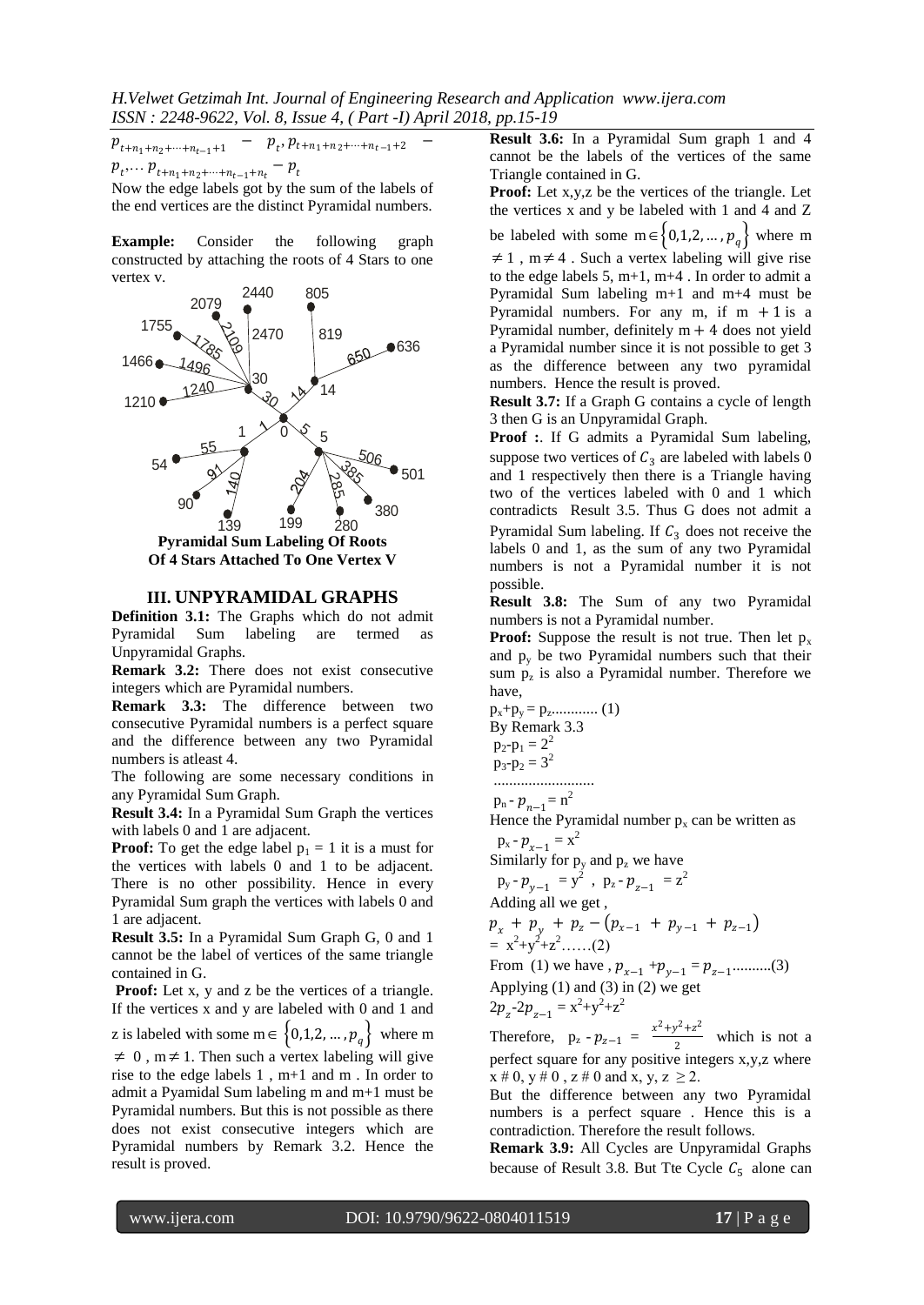be embedded as an Induced Subgraph of a Pyramidal Sum graph as follows:



**Remark 3.10:** Result 3.7 implies that the Complete Graphs  $(n \geq 3)$ , Wheel Graphs, Triangular Crocodiles, Dutchwindmill Graphs, Flower Graphs, Gear Graphs, Helm Graphs, Fan Graphs, Parachute Graphs are Unpyramidal Graphs.

**Theorem 3.11:** The Graph  $\langle W_n : W_m \rangle$  obtained by joining the apex vertices of Wheels  $W_n$  and  $W_m$  to a new vertex x is an Unpyramidal graph.

**Proof:** Let  $G = \langle W_n : W_m \rangle$ . Let us denote the apex vertex of  $W_n$  by  $v_0$  and the vertices adjacent to  $v_0$ of the Wheel  $W_n$  by  $v_1, v_2, ..., v_n$ . Similarly denote the apex vertex of other Wheel  $W_m$  By  $w_0$  and the vertices adjacent to  $W_0$  of the Wheel  $W_m$  by  $W_1$ ,  $w_2,...,w_m$ . Let 'u' be the new vertex adjacent to the apex vertices of both the Wheels.



Let  $f: V(G) \rightarrow \{0,1,2,..., p_q\}$  be one of the possible (C) Assume that 2 and Pyramidal Sum Labeling . As 0 and 1 are the labels of any two adjacent vertices of the graph G, we have the following cases:

**Case 1:** If 0 and 1 are the labels of adjacent vertices in  $W_n$  or  $W_m$ , then there is a Triangle having two of the vertices labeled with 0 and 1 which is a contradiction to Result 3.5.

**Case 2:** If  $f(u) = 0$  then one of the vertices  $v_0$ ,  $w_0$  is labeled with 1. Without loss of generality assume that  $f(v_0) = 1$ . To get the edge label  $p_2 = 5$  we discuss the following possibilities:

(A) One of the vertices from  $v_1, v_2, \ldots, v_n$  is labeled with 4. Without loss of generality assume that  $f(v_i)$  $= 4$  for some  $i \in \{1, 2, ..., n\}$ . Hence we get a Triangle having two of its vertices labeled with 1 and 4 which is a contradiction to Result 3.6.

(B) If  $f(w_0) = 5$ , To get the next edge label  $p_3 = 14$ We have the following Subcases.

Subcase 2.1: Assume that  $f(v_i) = 13$  for some  $i \in \{ 1,2,...,n \}$ . In this Case we get a Triangle whose vertex labels are 1,13 and x. Then  $x + 13$  and  $x + 1$  will be the edge labels of two edges with difference 12 which is not a perfect square.

Subcase 2.2: Assume that 2 and 12 or 3 and 11 or 6 and 8 are the labels of two adjacent vertices from one of the two Wheels. so there exists a Triangle whose vertex labels are either 1,2,12 or 5,2,12 and 1,3,11 or 5,3,11 and 1,6,8 or 5,6,8. In these cases we get an edge label which is not a Pyramidal number.

Subcase 2.3: Assume that  $f(w_i) = 9$  for Some  $i \in \{1, 2, 3, \ldots, m\}$ . In this case we get a Triangle whose vertex labels are 5,9 and x . Then x+9 and x+5 are the labels of two edges which are not Pyramidal numbers for any x.

**Case 3:** If  $f(u) = 1$ , then one of the vertices  $v_0$  and  $w_0$  must be labeled with 0. Without loss of generality assume that  $f(v_0) = 0$ . To have an edge label 5 we have the following cases:

Subcase 3.1: If  $f(v_i) = 5$  for some  $i \in \{ 1,2,...,n \}$  then there is a Triangle having vertex labels as 0,5,x.. Therefore we have two edge labels as  $x + 5$  and x which are not Pyramidal numbers for any x.

Subcase 3.2: Assume that  $f(w_0) = 4$ . To obtain the edge label  $p_3 = 14$  We discuss the following possibilities:

(A) If  $f(v_i) = 14$  for some  $i \in \{1, 2, ..., n\}$ , then there is a Triangle having vertex labels 0,14,x. Therefore we have two edge labels as x and  $x + 14$ having difference 14 which is not possible.

(B) If  $f(w_i) = 10$  for some  $i \in \{1, 2, ..., m\}$ , then there is a Triangle with vertex labels 10,4,x . The edge labels are  $14$ ,  $4 + x$ ,  $10 + x$  whose difference is 6 . As discussed above this is not possible .

(C) Assume that 2 and 12 , 3 and 11 , 5 and 9 , 6 and 8 are the labels of two adjacent vertices from one of the two Wheels. So there is a Triangle whose vertices are either 0,2,12 and 4,2,12 (Or) 0,3,11 and 4,3,11 (Or) 0,5,9 and 4,5,9 (Or) 1,6,8 and 4,6,8 . In all the above possibilities there exists an edge label which is not a Pyramidal number. Hence the Graph  $G = \langle W_n : W_m \rangle$  is an Unpyramidal Graph.

**Theorem 3.12:** The Helm Graph  $H_n$  is an Unpyramidal Graph.